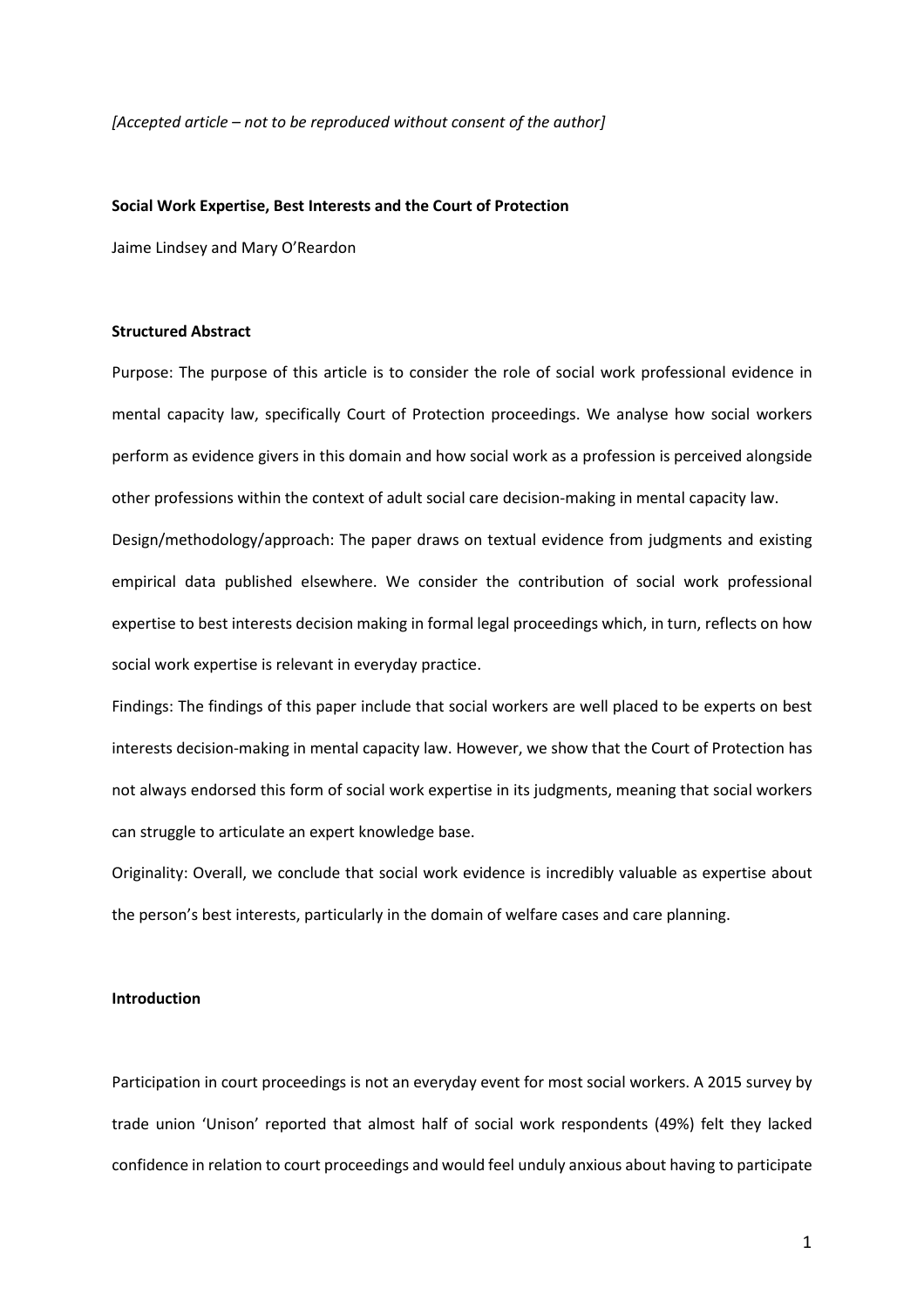at this level. A further 90% of respondents commented that the pressure of daily tasks prohibited them from having sufficient time to prepare court reports appropriately and to upskill in this area (Unison, 2015). However, communication of specialised opinion is central to the role of professionals and this requires knowledge of relevant legal and policy frameworks within which the social worker operates. In the context of adult protection, one of the most important legal frameworks that social workers in England and Wales need to understand and engage with is the Mental Capacity Act 2005 (MCA).

The MCA created the 'Court of Protection' (CoP) in the form that we see today operating in England and Wales, although it existed prior to the MCA, primarily dealing with property and affairs issues (Weston, 2020). The CoP is a specialist court that was established to consider cases of health, welfare or property and financial affairs where there is reason to suspect that the person lacks the mental capacity to make the decision in question. Where a person is found to lack the mental capacity to make a decision, the CoP can make certain decisions on that person's behalf if it is in their best interests.<sup>1</sup> However, in everyday settings, social workers and other health and social care professionals will often make best interests decisions routinely for their service users and people in their care. For example, everyday best interests decisions might be taken about what activities the person should undertake, what food they should be offered or who they can have contact with. It is not always necessary for these types of best interests decisions to go before the CoP, because s 5 MCA provides an important defence to people who, in connection with care or treatment, and have taken reasonable steps to establish capacity, reasonably believe that the person lacks capacity and that they are acting in the person's best interests. For this reason, it is important that social workers have a good understanding of mental capacity law and its application in everyday settings.

 $1$  S 4 MCA.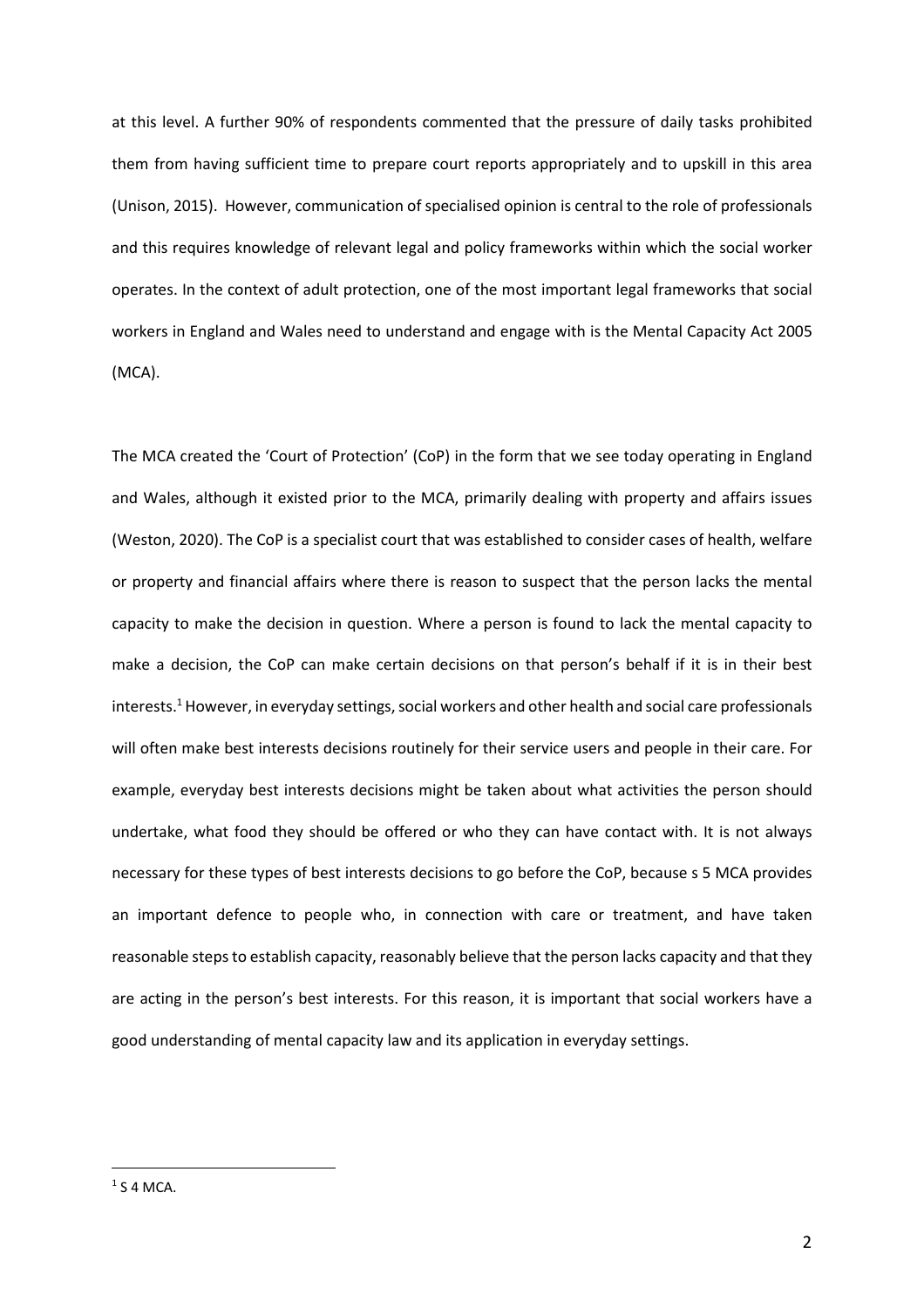Where cases do reach the CoP, the court has the authority to instruct agencies to empower and support decision making, the power to deem that an individual lacks capacity in relation to a particular decision, and the authority to be the substitute decision maker for that individual. While the majority of court approved decisions are managed on paper and without an oral hearing (Brammer, 2012), the CoP's workload has seen a major increase in recent years (Ministry of Justice, 2020), with applications now routinely heard across England and Wales for decisions relating to as wide a range of issues as where the person should live, what contact they should have with friends and family, what care they should be provided with and what medical treatment they ought to be given. Many of these decisions are engaged in every day social work practice, making it essential that social workers understand the legal framework of the MCA and their appropriate role within it.

CoP proceedings provide an opportunity to analyse how social workers perform as evidence givers, and furthermore, how social work as a profession is perceived alongside other professions within the context of adult social care decision-making. In this regard, this paper focuses on the use of social work evidence in the CoP, drawing on evidence from CoP judgments and existing empirical data about the CoP. This paper considers the contribution of social work to best interests decision-making in formal proceedings which, in turn, reflects on how social work expertise is relevant in everyday practice. We suggest that the CoP has not always endorsed social work as a form of expertise, meaning that social workers can struggle to articulate an expert knowledge base. We recognise that social work expertise will not be relevant to all decisions made under the MCA or in every CoP case. However, we argue that social workers are, in many instances, well placed to be experts on best interests decisionmaking, particularly in relation to everyday welfare decisions and care planning.

## **Social Work Expertise**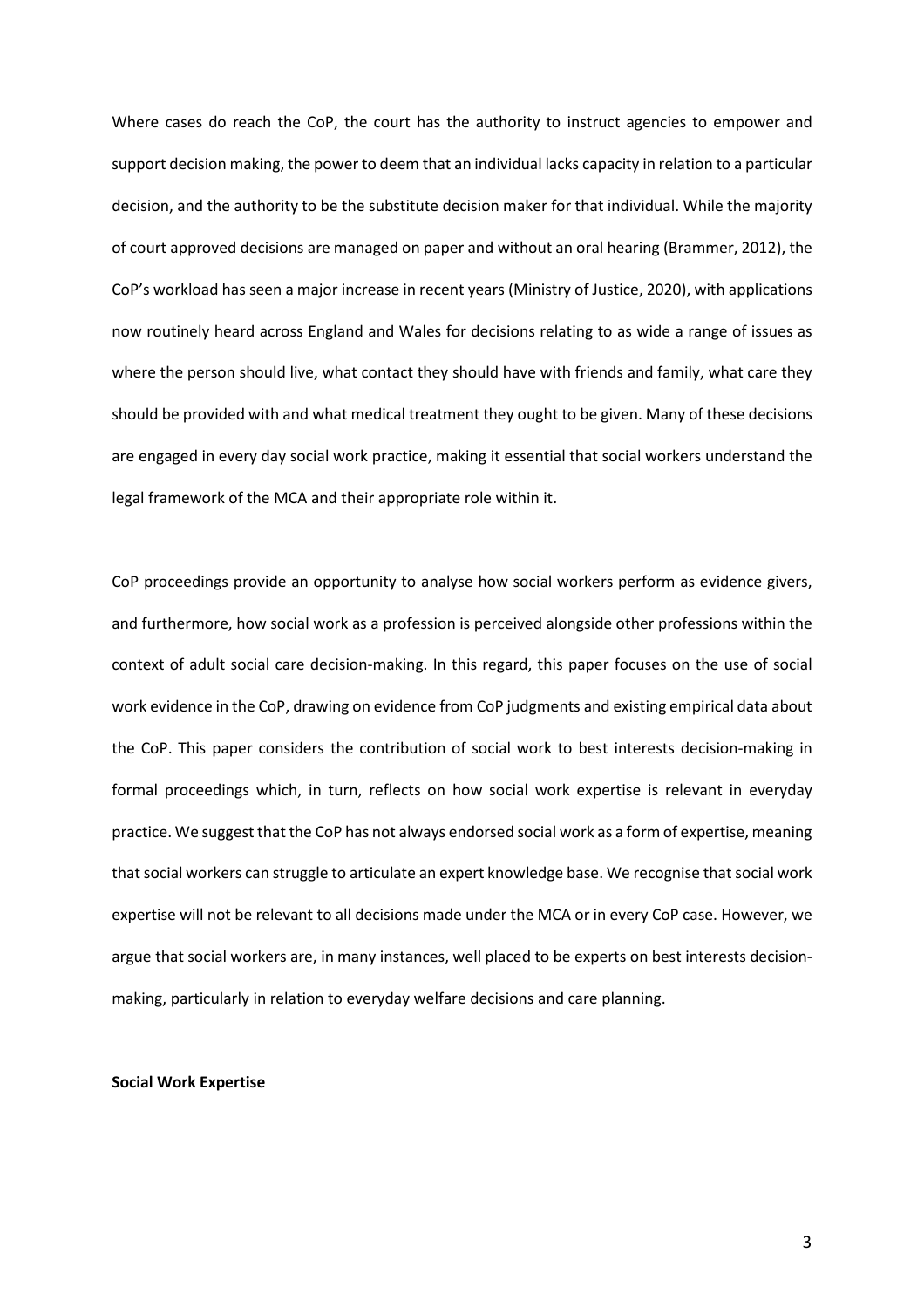From its enactment in 2005, the MCA's notable potential for empowering social workers and social work service users was positively received by stakeholders (Manthorpe *et al.*, 2009). The ethos of the MCA was based on empowerment and protection, ensuring that services users with capacity are free to make their own decisions and those who lack capacity in particular domains are protected. In practice, however, the implementation of the MCA has been challenging at times. For example, some have argued that the empowerment ethos has been lost in favour of protectionism (Dunn, Clare and Holland, 2008; Hollomotz, 2011; Clough, 2018). It has also been argued that professionals need to genuinely engage with ways to empower disabled people to make decisions in their own lives (Harding and Taşcıoğlu, 2020) and social work, in particular, is well placed to do this given that their legitimacy stems from their relationship of support with service users (Lindsey, Forthcoming).

Social work 'expertise' often gathers media attention in tragic circumstances when human suffering is exposed. An inquiry following a serious incident or a death that was deemed to be preventable will often be reported in the media, particularly if there is a concurrent criminal trial, for example the murder of Stephen Hoskin (2007) and the profound neglect and abuse causing the death of a child Victoria Climbié (2009). In some instances, a high- profile inquiry will prompt a government led review of health and social care practices more widely. For example, the Laming Review (2009) and the Winterbourne View Inquiry (2012) following the BBC expose of routine abuse and neglect of adults residing in a designated Learning Disability Assessment Unit. Each of these inquiries brought considerable media spotlight on social work and critical research demonstrates evidence of a dismissive rhetoric towards social work as a profession (Jones, 2014; Shoesmith, 2016). Shoesmith (2016) argues that a recurrent emphasis on 'incompetence' developed a narrative that social workers are blind-sighted by collusion with the 'under-class', and that social work tasks would be better conducted by non-social work personnel who would make rational and therefore better decisions (Jones, 2014; Shoesmith, 2016). In the context of our research focus, mental capacity law and adult protection, this 'incompetence' narrative is perhaps best contrasted with the narrative of the medical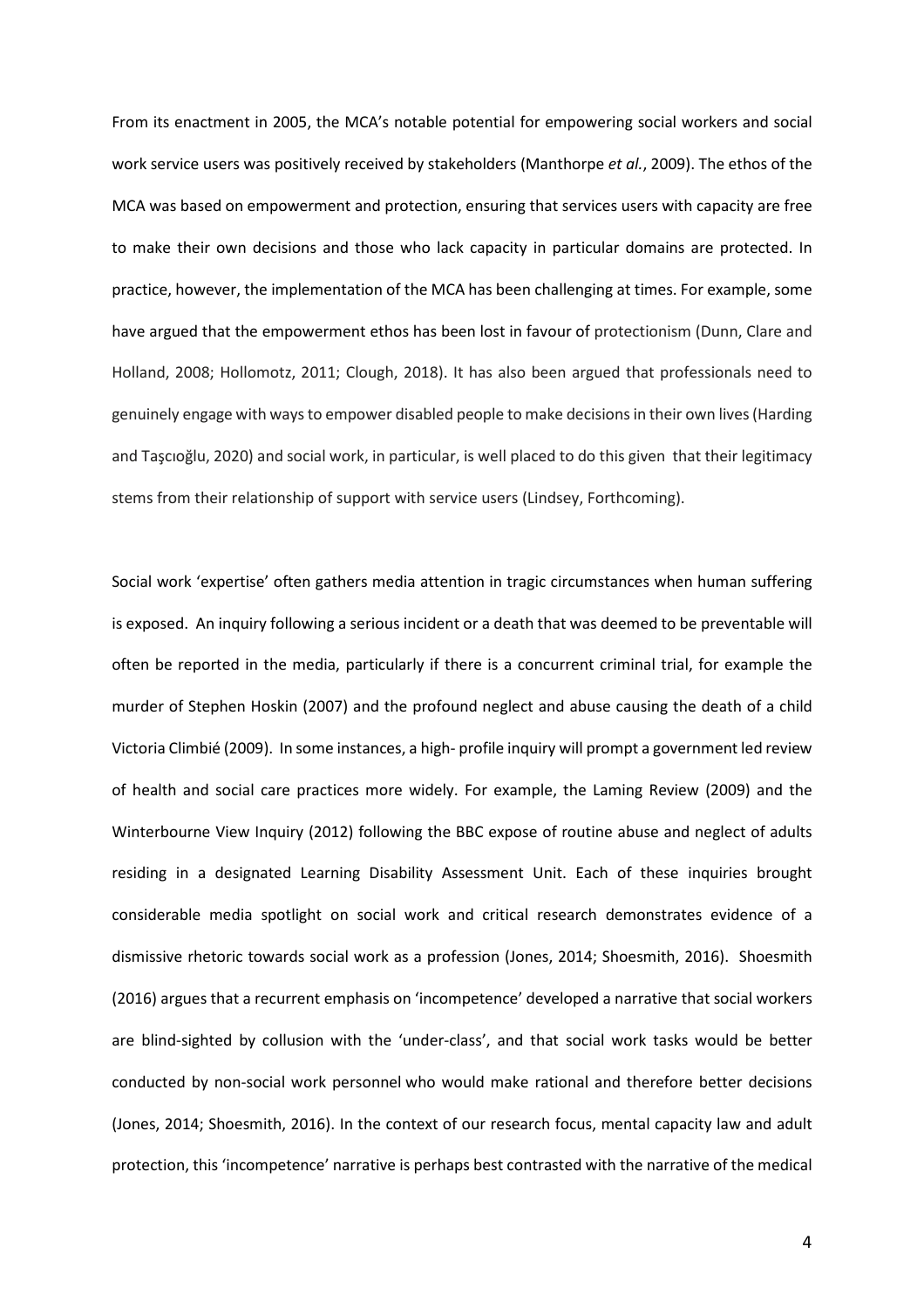expert, where 'doctor knows best' and law's deference to the medical profession is well documented (Lindsey, 2020). While there has been a tendency in some arenas to see mental capacity law as a strata of 'medical law', actually many mental capacity disputes involve social care provision by local authorities and social workers are often engaging with questions of capacity in their everyday roles (Keeling, 2017). This means that social workers are regularly used as the basis upon which to make an application to the CoP, particularly in welfare cases or cases that have a care planning or safeguarding element. However, they are much less commonly used as court appointed independent experts in CoP proceedings, even where the case raises adult protection issues. It has been argued that this is because social workers struggle to fit the narrative of the objective medical expert, instead being viewed as a more subjective form of knowledge, thereby undermining their claim to expertise (Lindsey, 2020). In this article, we continue this argument to claim that social workers are particularly well placed to be instructed as experts on best interests in CoP proceedings, highlighting the ways in which their evidence can be effective and represent good practice for a CoP expert, within the range of their training and responsibilities.

By way of further context, the emerging library of Safeguarding Adults Reviews (SARs) has the potential to become a health and social care practice resource to assist understanding and learning at the intersection of mental capacity and adult protection. They also represent an insight into the daily delivery of often highly complex multi-disciplinary support and care interventions for adults at risk of harm, which in turn highlight the expertise of social workers operating within these areas. SARs are a unique artefact, however, it is important to highlight that they represent the examples of instances when harm or abuse was *not prevented* which is far from the everyday reality of effective social work practice. This paper is mindful that to call on SARs for evidence might contribute to bad news of abuse and harm being a dominant narrative about social work; a concern explored previously by social work researchers (Cooper and Lousada, 2005; Shoesmith, 2016; Kettle, 2018). In 2017, the Association of Directors of Adult Social Services (ADASS) commissioned a London-wide review of SARs. The report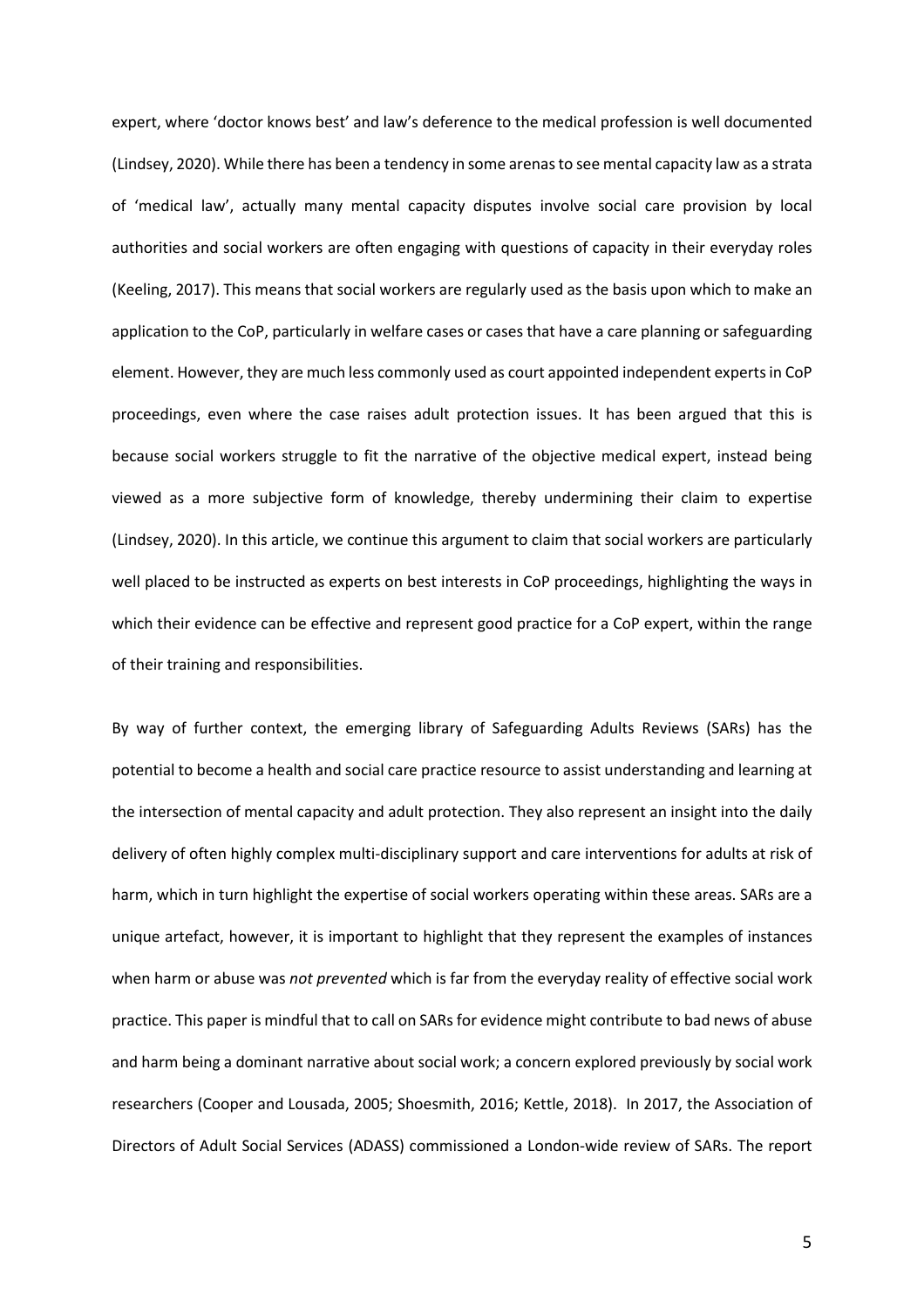highlighted that implementation of the MCA presented considerable challenges to the involved professionals including social workers, evidencing limited authentic adherence to MCA (Braye and Preston-Shoot, 2017). In 2020 the Local Government Association published the first widespread review of SARs including over 260 reports published between April 2017 and March 2019. This review highlighted notable instances of good practice with regard to 'attention to mental capacity' with several examples of joint working, appropriate consideration of capacity and robust best interests decisions (Preston-Shoot et al, 2020, 84). However, the report also indicated that 'attention to mental capacity was one of the most frequent deficiencies in direct practice … with concerns about how assessment, best interests and deprivation of liberty were addressed' (Preston-Shoot et al, 2020, 118).

The challenge for practitioners of working with other disciplines with each interpreting the MCA through the lens of their professional priorities could lead to many areas of conflict and disagreement about best interests. Choosing just one recent example, this phenomenon was noted in a SAR in relation to MS who passed away at a bus stop where he had been sleeping for several nights. The SAR reported that practitioners struggled to reach across their service areas and to challenge each other's assessments of capacity, and particularly to challenge whether that assessment was specific to the decision at hand (Preston-Shoot, 2021). The competing priorities of each professional focus while assessing capacity has been explored by Kong and Ruck Keene (2018) using case studies to illustrate the levels of complexity and competing ethical demands that can arise (Kong and Ruck Keene, 2018). For Kong and Ruck Keene, given that assessments of capacity are most often driven by a desire to offer care and support to an individual, or perhaps even to seek to control an individual's movements, assessments of capacity are, in their view, inherently ethical and value driven.

At first glance, given that the social work profession's core values include advocacy, empowerment and holistic assessment, the MCA should be a natural fit with social work expertise (BASW,2014). Specific research on this issue with social workers in practice reported that practitioners interpret the

6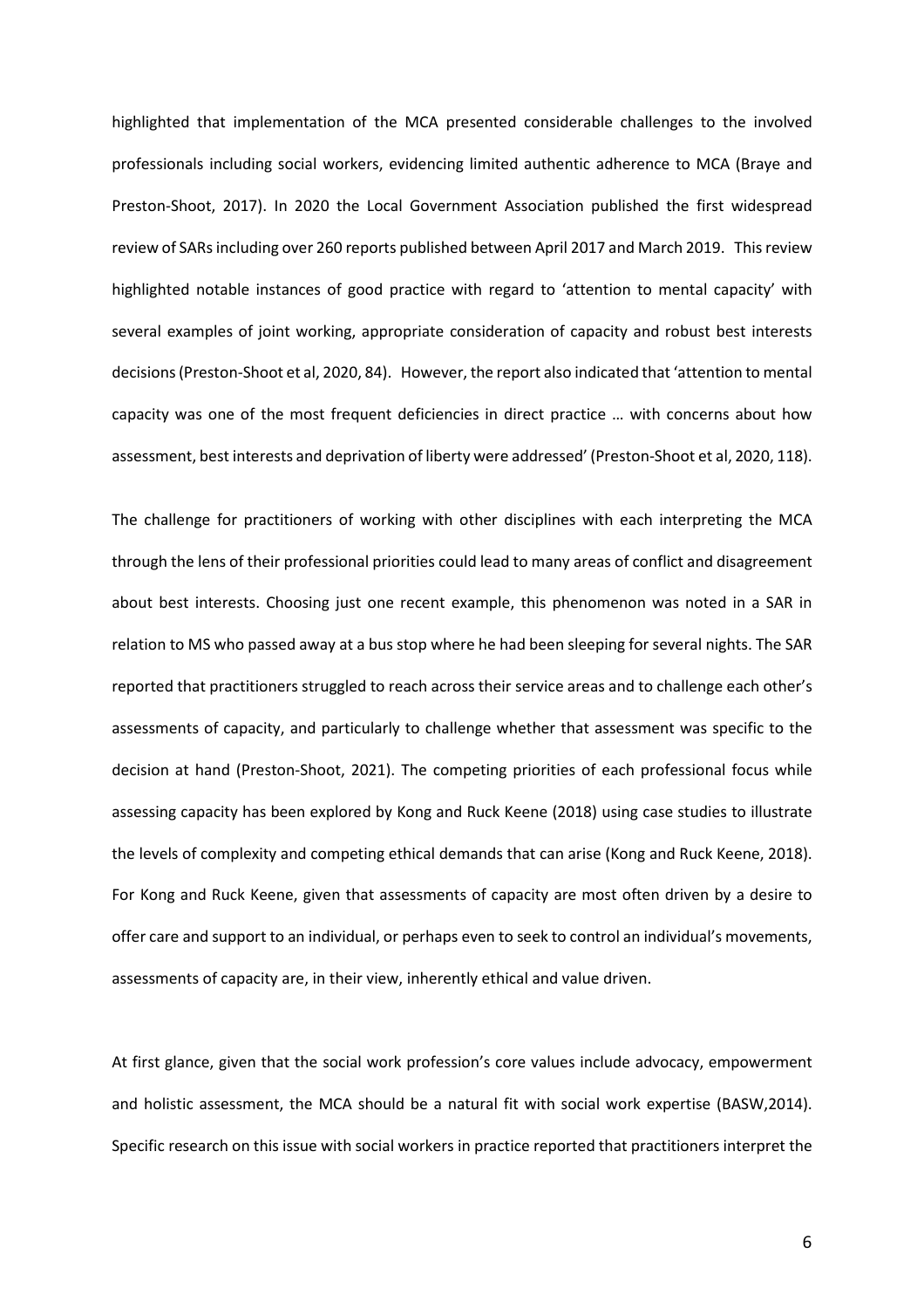MCA with clarity, however, the execution of assessments and best interest decisions tends to become integrated into other processes – suggesting concerns about the objectivity of these assessments (Murrell & McCalla, 2015). Does it actually fit with the daily tasks of a social worker to be both assessor, decision-maker and service provider? Offering a series of predominantly social care casestudies and evidence from court judgments, Kong and Ruck Keene (2018) challenge the efficacy of the MCA in action, reinforcing the SARs analysis above. They point to contradictions, competing narratives and scenarios that seem to fall outside of the obvious guidelines suggesting that the MCA itself is not fit for everyday purpose (Kong and Ruck Keene, 2018). However, in spite of these challenges, the evidence from the CoP that we present here suggests notably high levels of professional competence for social work, and in a context of complexity and conflict. This makes social workers well placed as evidence givers and experts in CoP proceedings, particularly for best interests disputes within their domain of practice.

### **Evidence in the Court of Protection**

An application to the CoP requires evidence in support (COP1 for most matters and COP DLA for DOLS). This means that where a local authority is submitting an application in relation to a person they believe lacks the mental capacity to make the decision, they will need to refer to the evidence upon which they rely to substantiate that belief. In addition to general information about the decision and the person to whom it relates, the COP3 form used to support most applications in this area includes a section which states:

Please provide any further information about the circumstances of the person to whom the application relates that would be useful to the practitioner in assessing his or her capacity to make any decision(s) that is the subject of your application.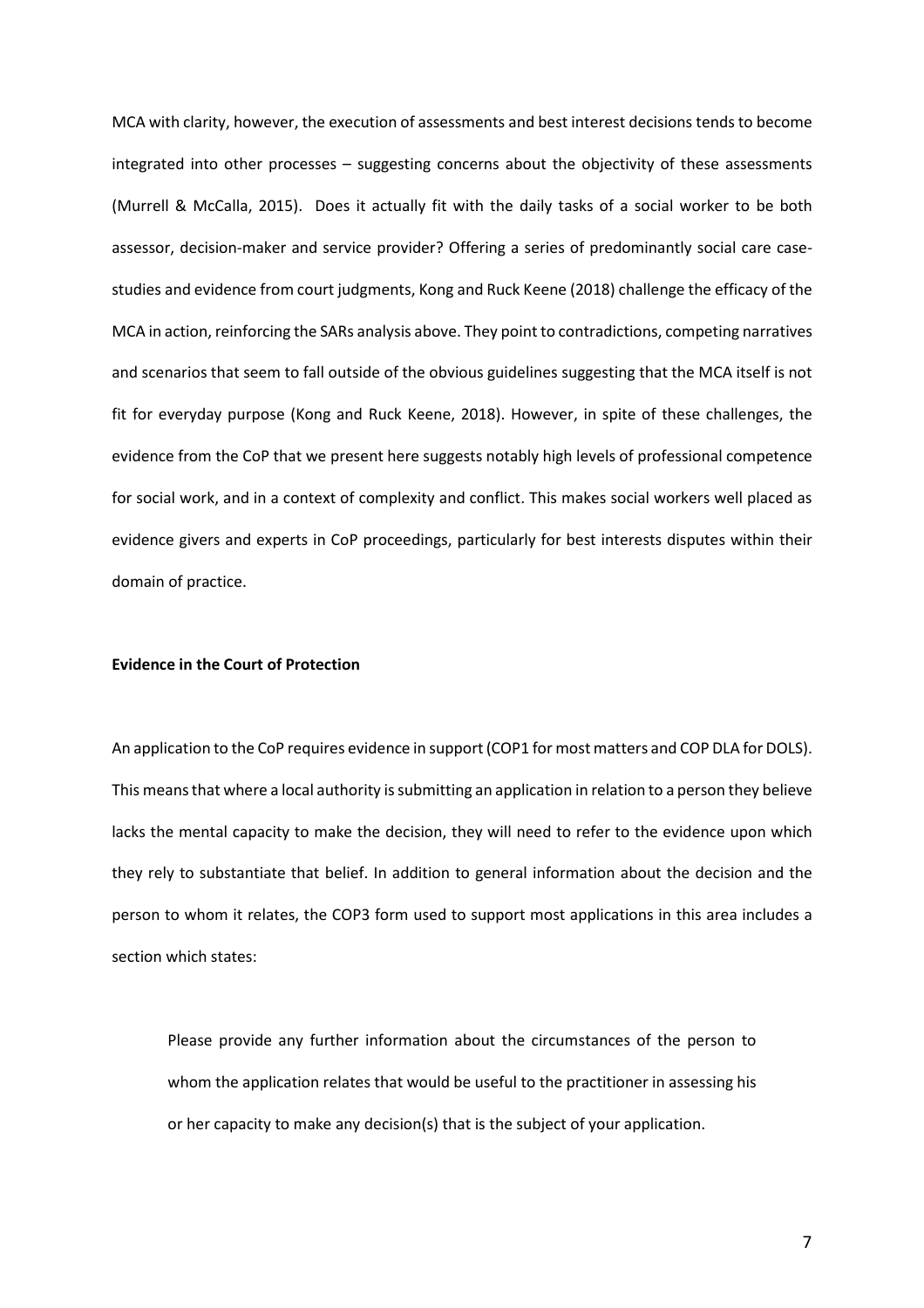For the social worker completing a COP3, then, the task is to provide a basis for the local authority's opinion that the person lacks the mental capacity to make the decision. In practice, COP3 forms are often poorly completed and provide very little by way of justification, sometimes being seen as a tick box exercise (Series et al., 2015). Of course, many social workers carry out a full assessment of their client's mental capacity and best interests routinely. The criticism, though, is that this does not always translate to robust evidence before the CoP. The social worker therefore carries out a somewhat hybrid role in CoP proceedings. If their evidence has been used on the COP3 application, then the court may decide this is sufficient evidence to make a decision on capacity. However, in some instances, the court may question the quality of the professional assessment or the actions taken by an agency such as a local authority prior to the court hearing. In these more complex or contested cases the court may also appoint an independent expert to provide an opinion.

The role of this independent expert is, according to the Court of Protection Rules 2017 (COPR), to provide 'objective, unbiased opinion on matters within the expert's field of expertise, and should not assume the role of an advocate'. As Lindsey has argued, '[t]here is no detail on which types of expert should be used, but case law suggests that there is no requirement for a capacity assessment to be carried out by a person with psychiatric or other specific medical expertise' (Lindsey, 2020, 4). In relation to mental capacity, then, any expert with relevant knowledge or expertise, usually relating to the person's condition, can be appointed to assist the court to resolve any issues.

 While social workers are sometimes appointed as independent experts, it is much more common for those with psychiatry or clinical psychology expertise to be appointed, despite criticisms of this approach (Lindsey, 2020). While we recognise that social workers may not be the most appropriate 'expert' on issues of diagnosis of mental disorder, we argue that social workers are well placed to be instructed as independent experts on best interests decision-making, particularly in welfare cases. However, one difficulty with this distinction between experts on capacity and best interests is where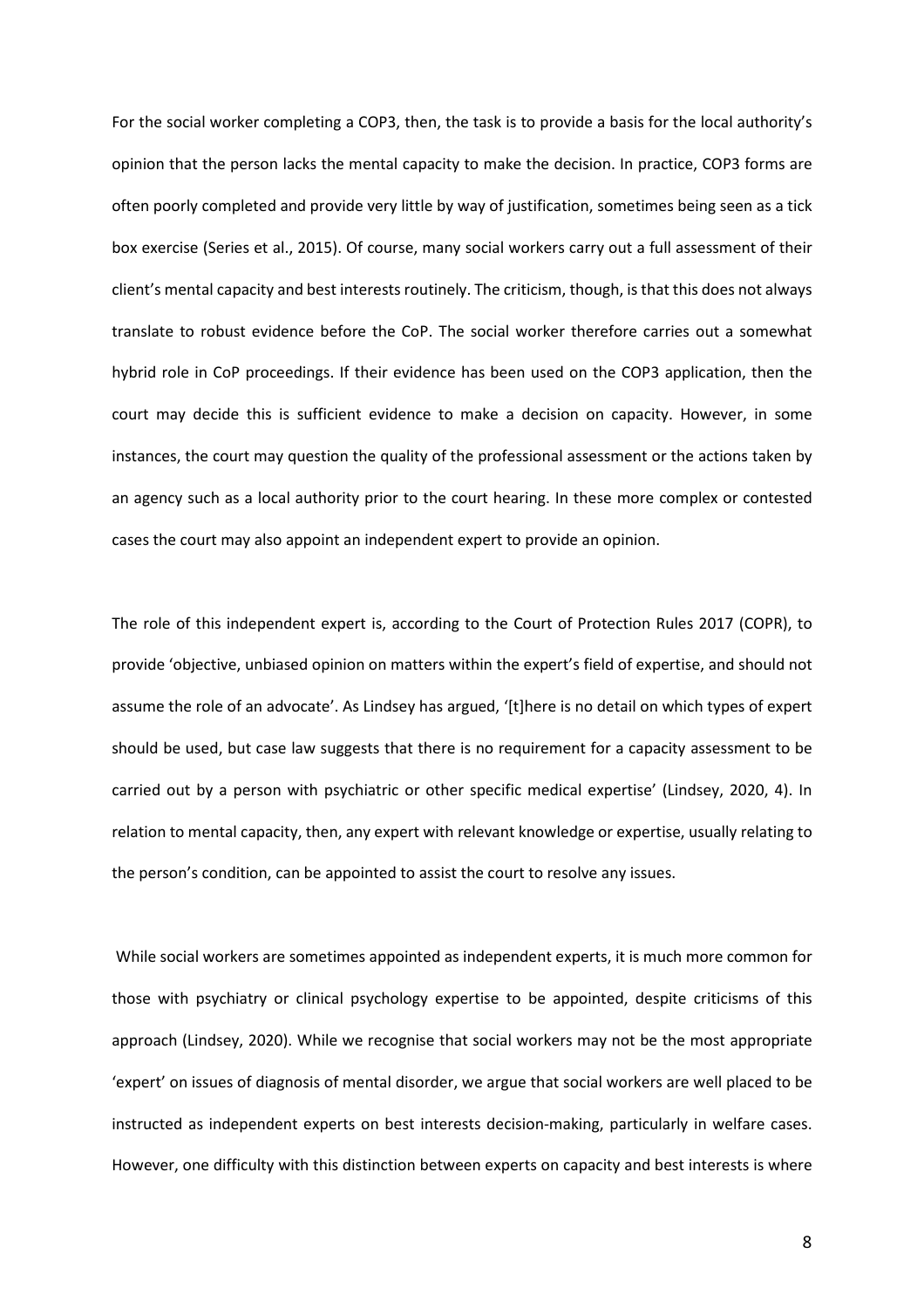this reliance on medical expertise exists despite the necessary best interests decision-making being outside of medical expertise and falling better within social work expertise. For example, in some cases the medical expert's opinion in relation to P's capacity was followed but the court then sought assurances from the social work experts in relation to care-plans and safeguarding.<sup>2</sup> In these instances, the functional test of capacity is conducted by one professional and the practical execution of care planning (i.e. the bests interests question) by another. This could be seen to conflict with the MCA Code of Practice, which sets out that 'the person who assesses an individual's capacity to make a decision will usually be the person who is directly concerned with the individual at the time the decision needs to be made' (Department for Constitutional Affairs, 2007, para 4.38). If, however, mental *in*capacity is established, the court may then order further independent expert evidence relating to the best interests question. In the following section we argue that this is where social work expertise has the most potential and represents good practice with which social workers ought to become familiar.

# *Social work evidence on best interests*

When an individual has been found to lack capacity in relation to a particular decision under the MCA, then, under s 1(5) MCA, any decision taken on behalf of that person must be taken in their best interests. The factors to be taken into account are set out in s 4 MCA, which focuses heavily on the person's own wishes and feelings as well as those close to them. A best interests decision should take into account any available knowledge of the individuals' preferences, along with any views they may have held prior to the loss of capacity. Crucially, a best interests decision is to be understood as a decision that is in the best interests of the assessed individual rather than a course of action that is the preference or better interests of those supporting them. Focusing on this aspect of the MCA

<sup>2</sup> *Re P* [2017] EWCOP B26; Re HH [2018] EWCOP 13; *Buckinghamshire County Council v RT* [2018] EWCOP B12.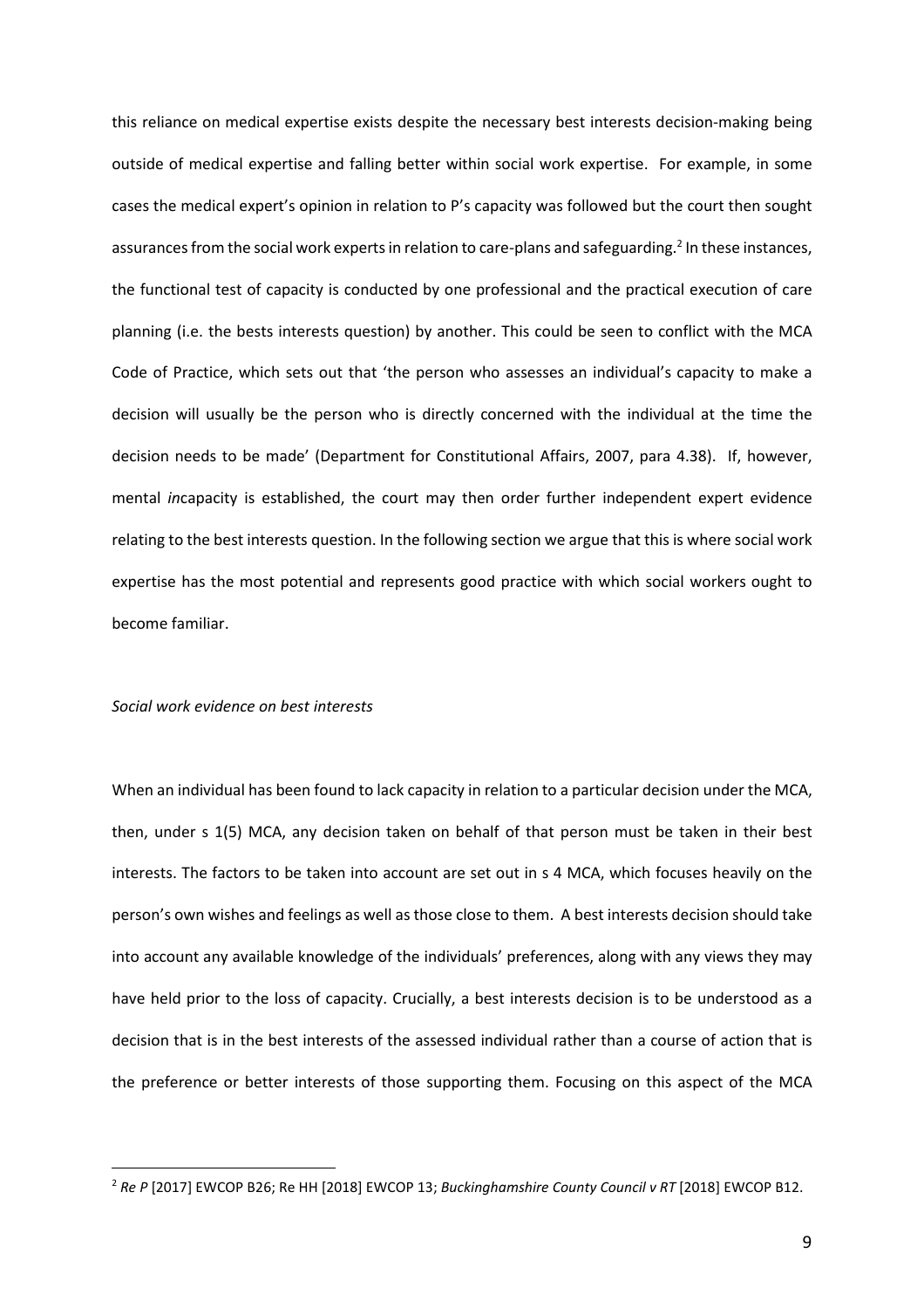framework, we show here that social workers have had some success in recognition of their professional expertise in relation to best interests decisions compared to in relation to judgments about mental capacity. Furthermore, we suggest that this represents a positive model for social work evidence before the CoP.

Turning to our analysis of reported CoP judgments next, we read and analysed reported CoP case law publicly available on the British and Irish Legal Information Institute (BAILII) for cases that refer to or include reference to social work evidence. From our analysis, we have identified key examples of cases where social work evidence was referred to by the judge, notwithstanding the known weaknesses of relying on reported judgments alone in this area (Lindsey, 2020). The first case is *London Borough of*  Brent v NB,<sup>3</sup> which concerned capacity to make a decision about accommodation, the case involved a young man whose care team deemed him appropriate for a residential rehabilitation placement. However, the family rejected this placement stating that NB did not wish to leave home and therefore residential rehabilitation would not be in his best interests. After a finding of incapacity in line with the evidence of the expert clinical psychologist, the court ordered an independent social worker to engage with NB and to seek to establish what was in his best interests, with the judgment noting that she was 'an independent social worker with 13 years of experience of care management within both the public and private sector'.<sup>4</sup> The judge discussed the social work evidence at length, which was clearly and carefully presented with a focus on NB's own needs. The case represents a good example of how and when an independent social work expert might be appointed in a welfare case before the CoP and the effective ways in which social workers may source their evidence for the court. The way in which the social worker in this case developed and maintained a working relationship with NB over a period of time ought to be celebrated as a positive example of good practice in this arena.

<sup>3</sup> [2017] EWCOP 34.

<sup>4</sup> Para 116.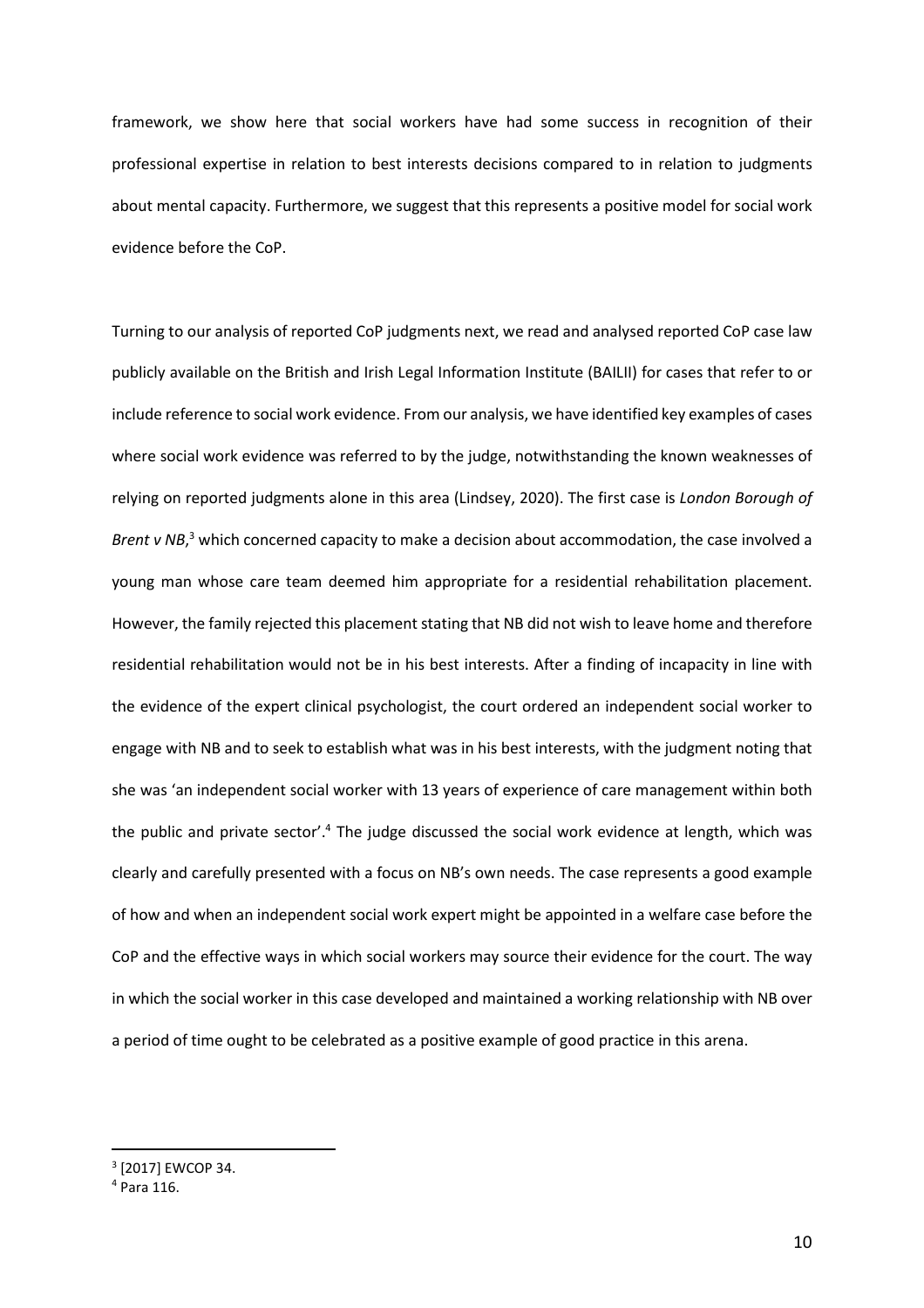In another case,  $FX^5$  the court similarly ruled in line with the social work evidence, even though this assessment conflicted with the opinions provided by others in the case, including a Consultant Psychiatrist. In this case the judge reported on both professionals' methods of analysing capacity and celebrated the social worker's methods noting:<sup>6</sup>

SN met FX on three occasions and was able form a better relationship with FX. Indeed, when I met with FX he told me "I know S, I opened up to her"

Bell J noted the particular credentials of the psychiatrist, noting his expertise in the field but suggesting that his higher level of knowledge of P's condition (Prada Willi Syndrome) may have led him to:<sup>7</sup>

conflate best interests capacity … he acknowledged that with respect to understanding of relevant information he had set the bar quite high and linked this to the consequences of uncontrolled symptoms of PWS upon sufferers.

In contrast, the judge explained that the social worker:<sup>8</sup>

… takes a different view. She has different qualifications to those of Professor Holland and her assessment was not ordered for the purposes of these proceedings. However, she had the advantage of being able to meet more extensively with FX and was able to have more productive discussions with him. She conducted her assessment from the correct starting point of presuming that FX has capacity and applying the relevant statutory framework and guidelines.

<sup>5</sup> [2017] EWCOP 36

<sup>6</sup> Para 35.

<sup>7</sup> Para 43.

<sup>8</sup> Para 46.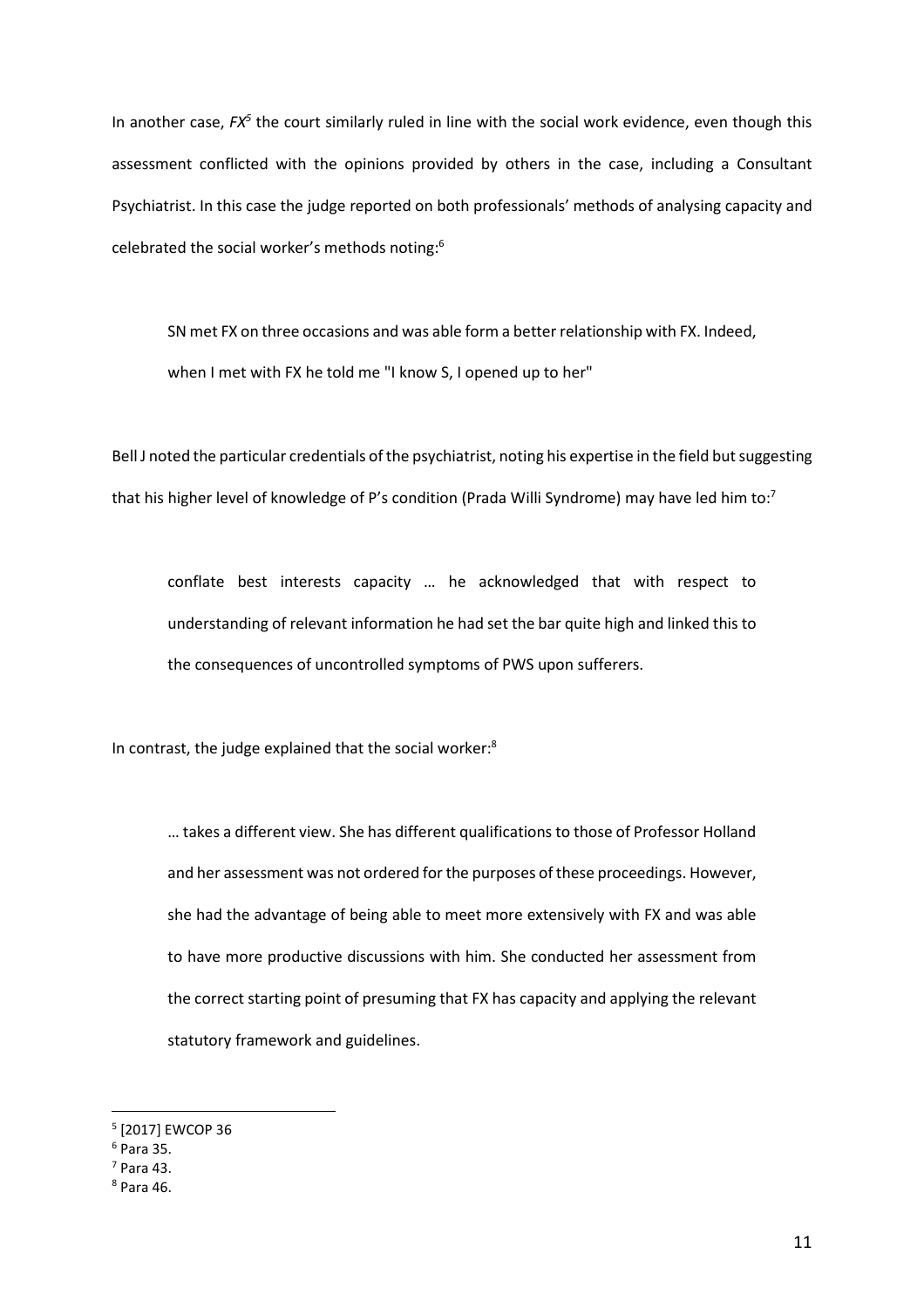While these are examples of good practice in the use of social work evidence for best interests decision-making and examples of where such evidence has been well received by the CoP, there are also examples where the CoP has not adduced social work evidence where, we suggest, it would have been appropriate to do so. A topical example of a best interests decision that ought to have engaged social work evidence relates to the administration of the Covid 19 vaccine to a woman in her early seventies living in a care home with Korsakoff's syndrome. In *SD v Royal Borough of Kensington and Chelsea<sup>9</sup>* an application was brought to the CoP by SD, on the basis that it was not in her mother, V's, best interests to receive the Covid-19 vaccine. The local authority opposed the application, arguing that it was in her best interests to receive the vaccine. Hayden J held that it was in V's best interests to receive the vaccine, despite her daughter's objections. SD was concerned about the efficacy and safety of the vaccine rather than opposing vaccines in their entirety. The local authority in this case focused heavily on medical concepts and expertise, submitting that the key factors included:<sup>10</sup>

i) Whether V is offered the Pfizer/BioNTech or the Oxford-AstraZeneca vaccine, both have been rigorously tested and are fully approved for use by the **Medicines and Healthcare products Regulatory Authority** ("MHRA"). Addressing one of SD's objections, it is pointed out that there have been sufficient clinical trials to meet the required safety, quality and effectiveness standards;

ii) The minimal risk identified, of any common side effects, was taken into account by V's GP, when making the recommendation that it would be in her best interests to receive the vaccine;

iii) As a resident in a care home, where all those being looked after are suffering from Korsakoff's syndrome and varying degrees of dementia, V's remains both at

<sup>&</sup>lt;sup>9</sup> [2021] EWOP 14.

<sup>10</sup> Para 19.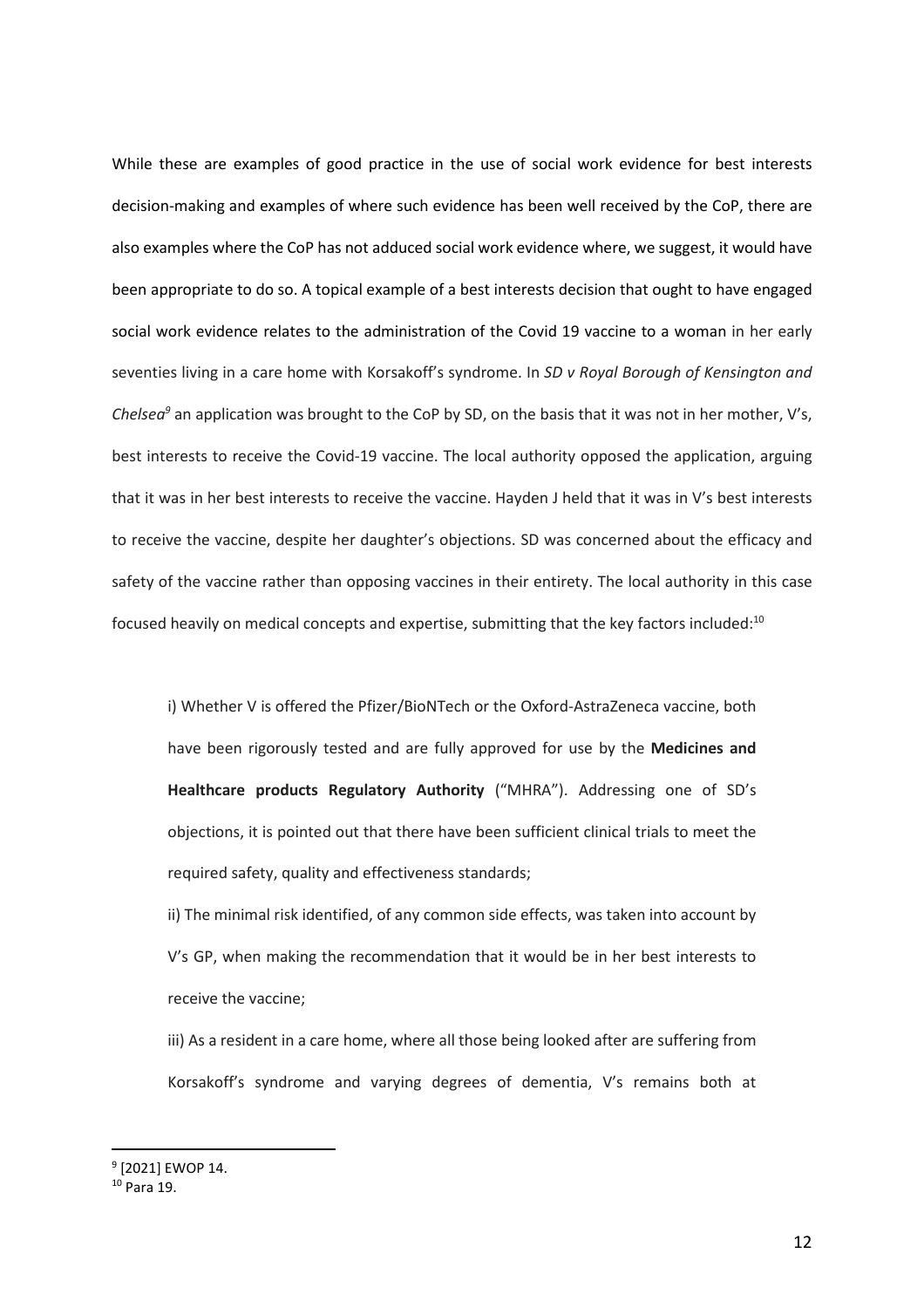significant risk of contracting the virus and of becoming seriously ill or dying if she does so. residence in a care home, age and health mean that there is a risk of her contracting and becoming seriously ill with Covid-19.

Instead, we submit that a case such as this, which concerns vaccines to vulnerable adults residing in care homes, should easily fall within a social worker's best interests decision-making expertise. A social worker's evidence would facilitate a move away from the focus on the balance of medical risks of the virus and the vaccine, which are relatively clear cut, towards the other facts that ought to be taken into account, including P's own wishes and feelings about the decision in question, as well as the implications for her care needs and everyday support. As noted above, there is evidence of the celebration of social workers' skills in relationship building and client centred practice, including in cases where the views or assessments of social workers may have conflicted with those of other professionals, including clinicians. It is for this reason that we argue that social work expertise is so important in best interests decision-making. In a case where a multidisciplinary mental health service sought authorisation for a care plan that amounted to a deprivation of liberty<sup>11</sup> the judge singled out the social worker's experience, knowledge of the person and thorough care plan as exemplary samples of person centred professionalism. It is interesting to note that whilst the social worker's assessment is celebrated, so too is the detail and practicality of their chief output – the suggested care plan. While we think this rightly highlights social work expertise on best interests, in some senses, this approach to social worker expertise as being about service provision such as care planning reinforces its status as lower in the hierarchy of expertise. As Lindsey has explained, medical, particularly psychiatric experts, have more readily had their evidence accepted by the CoP as 'objective' and 'technical' expertise (Lindsey, 2020). Whereas social workers' evidence is relegated to more 'subjective' and 'experiential' in nature. While this may lead to social work evidence being praised and their

13

<sup>11</sup> *AB (Inherent Jurisdiction Deprivation of Liberty)* [2018] EWHC 3101 (Fam).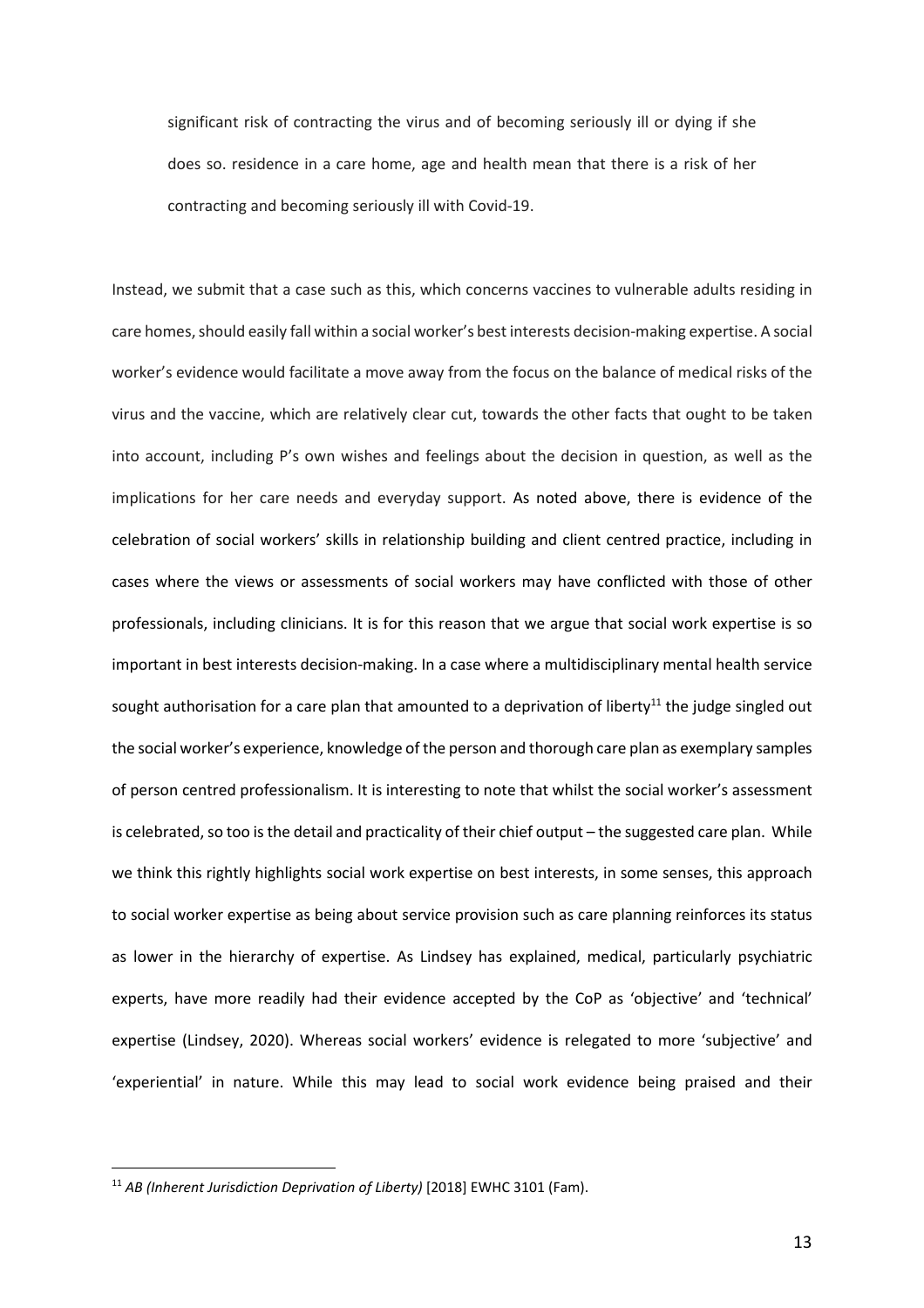appointment of independent experts on best interests, as we have advocated, it also undermines social work expertise in a wider sense within mental capacity law as social work is associated with less esteem than technical, scientific medical analysis.

This division of expertise between medical and social work can be witnessed in *Buckinghamshire County Council v RT*<sup>12</sup> which concerned the future care, accommodation and support provisions for a young man turning 18. In this instance the court called for a Consultant Psychologist to assess the young man's capacity regarding his future care needs. This judgment was followed by evidence from a social worker who was asked to comment on her impressions of RT's functioning but, moreover, to provide assurances about the quality and appropriateness of the care provision on offer: $13$ 

He is provided with his own bedroom with an ensuite bathroom which has been adapted …

In another case, Re P,<sup>14</sup> which concerned a family wishing to move P to a family home in another region, the court sought assurances from the independent social worker that this care plan was feasible before ruling it to be in P's best interests. In this instance the independent social worker expressed doubt about the longevity of the proposed care plan given the extent of its reliance on a large number of family members to provide intimate care on a rota basis. These concerns were rejected by the court with suggestions that the social worker demonstrated limited faith in the commitment of family members and perhaps a limited cultural competence in failing to appreciate how this families' sense of duty towards each other would prevail. This critique of social worker's professional judgments is evident in other cases too, with, for example statements that restrictions

<sup>12</sup> [2018] EWCOP 12.

<sup>13</sup> Para 25.

<sup>14</sup> [2017] EWCOP B26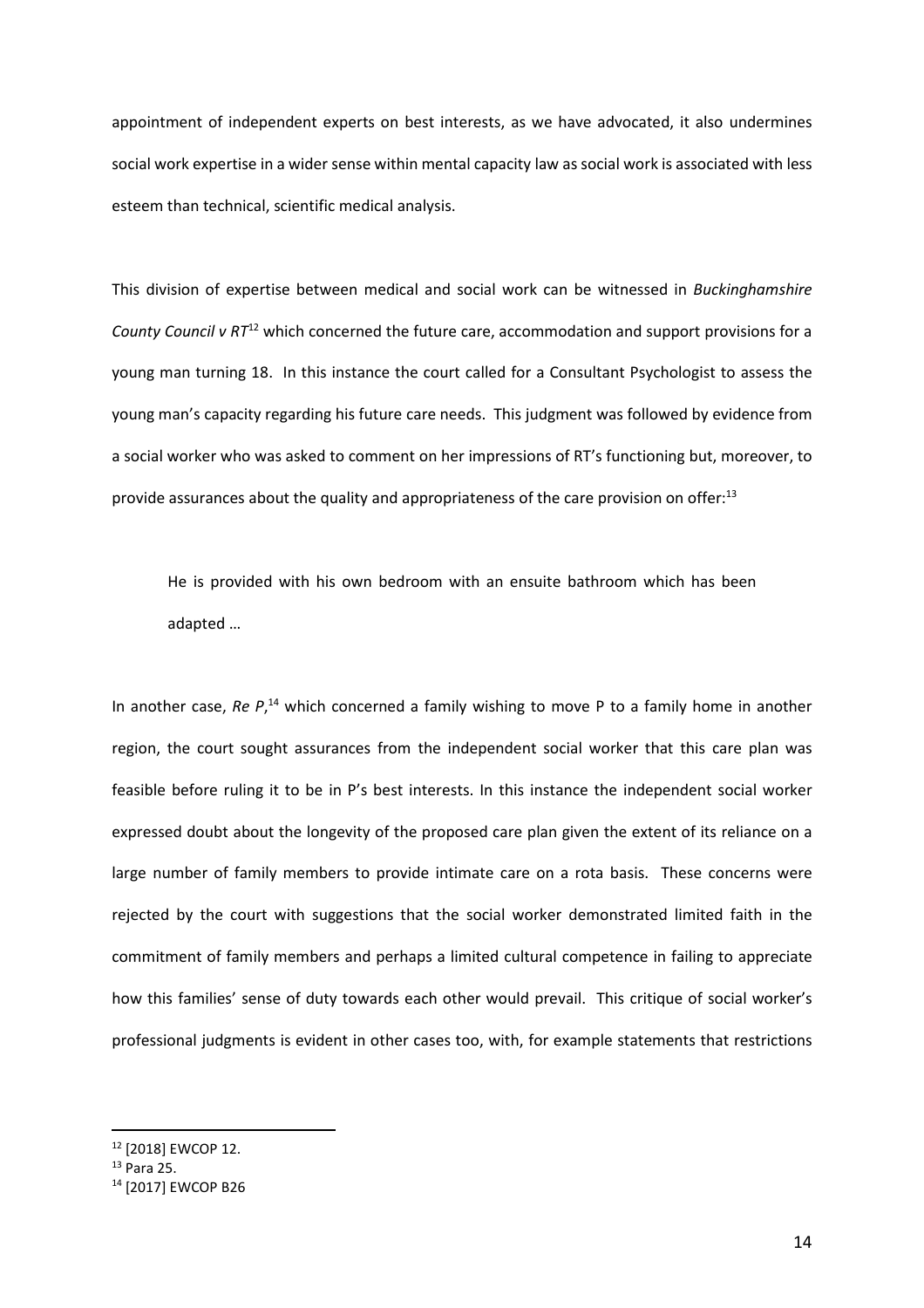sought by the local authority social workers were not 'justifiable, proportionate or necessary'.<sup>15</sup> Following these examples, it could be argued that the court are seeking assurances that the personalised safeguarding plans proposed will be feasible. However, by seeking assurances from the social work professionals in relation to best interest decisions and care planning, the responsibility for execution of the safeguarding plan is duly placed on social workers. In these instances, once the technical expertise has been shared by, for example, a medical professional, they are discharged of their duties, whereas the responsibility for overseeing the best interests decision and effective safeguarding remains with the appointed social worker within the local authority who has to oversee the implementation of what the court orders. While we recognise that social work evidence can be legitimately scrutinised by the court and we do not suggest that social work evidence should always be followed, it is important that social workers are seen as experts when it comes to best interests decision-making in welfare cases before the CoP. Their evidence is likely to reflect the realities of the provision of care and support on the ground and is rightly informed by their specialist expertise in supporting service users in everyday life.

# **Conclusion**

There are clear challenges for social workers in working within the MCA and CoP frameworks, particularly where they struggle to articulate a specific technical expertise which fits the model of expert evidence required by the law. Despite the challenges for social workers in delineating a clear domain of expertise in mental capacity law, particularly when contrasted against the court appointed medical expert, we have highlighted cases where social work evidence has been adduced and received in positive terms. We recognise that social work expertise is less relied upon for technical expertise on mental capacity but is much more central to the question of what is in the person's best interests,

<sup>15</sup> *SR v A Local Authority* [2018] EWCOP 36, para 46.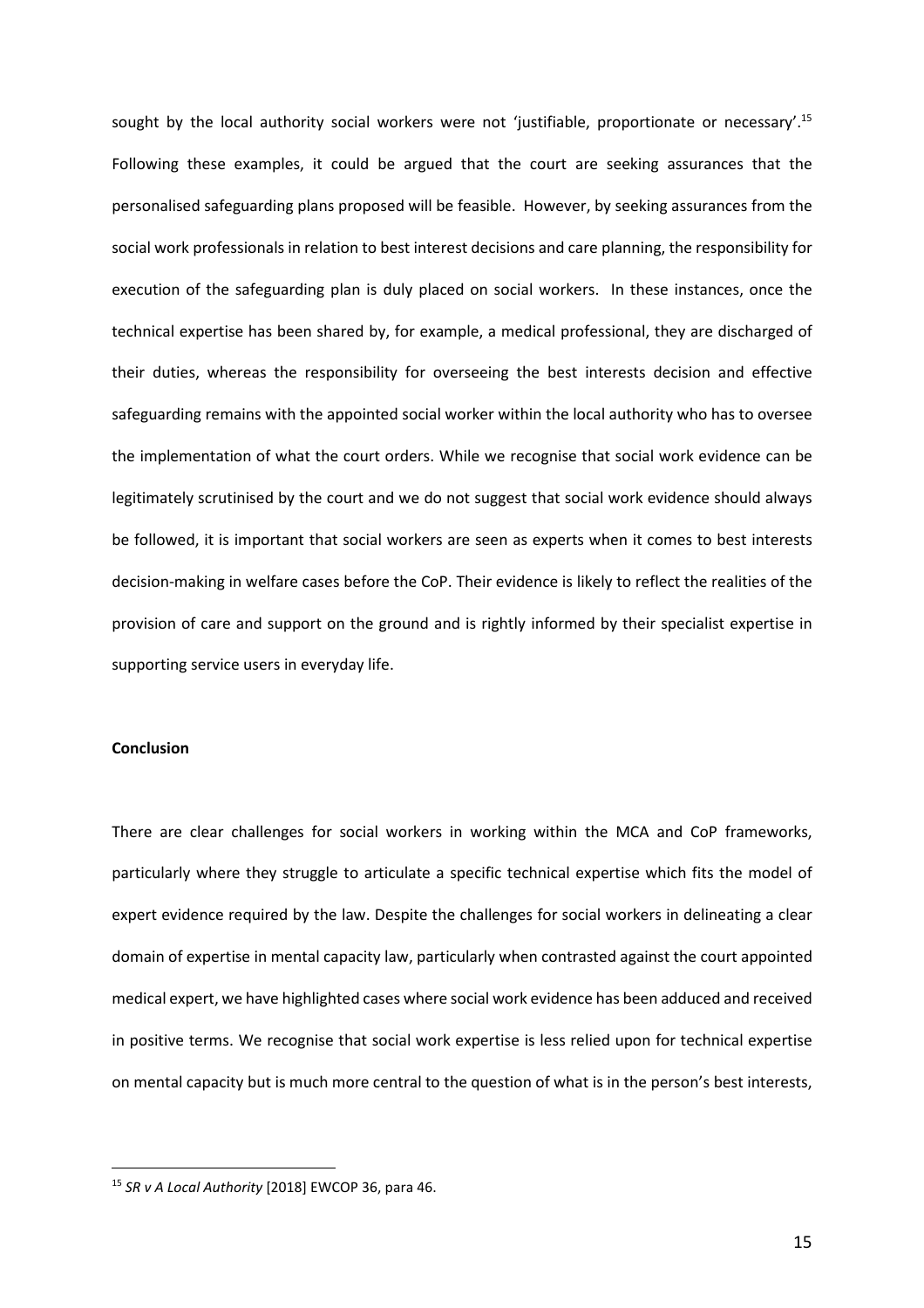particularly in the domain of welfare cases and care planning. In light of this, social workers should feel more confident in asserting their evidence in these domains, not only as knowledge from experience of the person but as a legitimate form of expertise on which the courts ought to rely and even celebrate.

# **References**

- Brammer, A. (2012), "Inside the Court of Protection", *The Journal of Adult Protection*, Vol. 14 No. 6, pp. 297–301.
- Braye, S. and Preston-Shoot, M. (2017), *Learning from SARs: A Report for the London Adult Safeguarding Board*, London Safeguarding Adults Board, London.

British Association of Social Workers (BASW). (2014), *Code of Ethics*, BASW Press, UK.

- Clough, B. (2018), "New Legal Landscapes: (Re)Constructing the Boundaries of Mental Capacity Law", *Medical Law Review*, Vol. 26 No. 2, pp. 246-275.
- Cooper, A. and Lousada, J. (2005) *Borderline Welfare: Feeling and Fear of Feeling in Modern Welfare*. Karnac Books, London.
- Department for Constitutional Affairs. (2007), *The Mental Capacity Act 2005: Code of Practice.* Office of the Public Guardian, London
- Dunn, M., Clare, I. C. & Holland, A. J. (2008), "To Empower or to Protect? Constructing the 'Vulnerable Adult' in English Law and Public Policy", *Legal Studies,* Vol. 28 No. 2, pp. 234-253.
- Harding, R. & Taşcıoğlu, E. (2020), "Research Handbook on Gender, Sexuality and the Law", in *Thats a bit of a minefield: supported decision making in intellectually disabled peoples intimate lives.* Edward Elgar Publishing.
- Hollomotz, A. (2011) *Learning Difficulties and Sexual Vulnerability: A Social Approach.* Jessica Kingsley Publishers, London.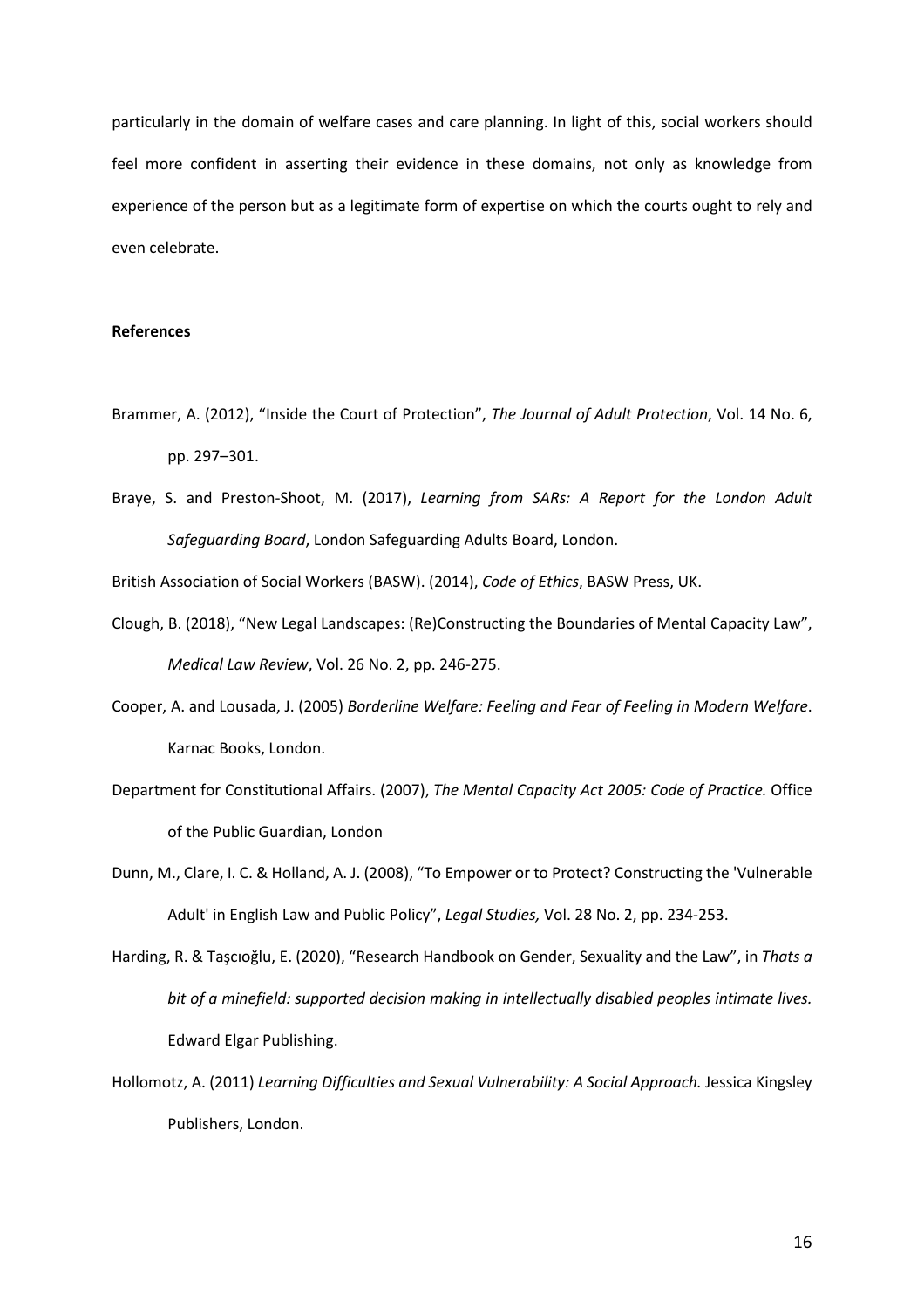- Jones, R. (2014), The Story of Baby P: Setting the Record Straight, 1st ed., Bristol University Press, Bristol.
- Keeling, A. (2017) "Organising Objects': Adult Safeguarding Practice and Article 16 of the United Nations Convention on the Rights of Persons with Disabilities", *International Journal of Law and Psychiatry*, Vol. 53, pp. 77-87.
- Kettle, M. (2018) "A Balancing Act: A Grounded Theory Study of the Professional Judgement of Child Protection Social Workers", *Journal of Social Work Practice,* Vol. 32 No. 2, pp. 219-231.
- Kong, C. and Ruck Keene, A. (2018), *Overcoming Challenges in the Mental Capacity Act 2005: Practical Guidance for Working with Complex Issues*, Jessica Kingsley Publishers, London.
- Lindsey, J. (2020), "Competing Professional Knowledge Claims About Mental Capacity in the Court of Protection", *Medical Law Review*, Vol. 28 No. 1, pp. 1–29.
- Lindsey, J. (Forthcoming), "Best Interests and Relationality in Reproductive Healthcare", in Davey and Lindsey (Eds.) *Grandparents and the Law: Rights and Relationships*. Hart Publishing, Oxford.
- Manthorpe, J., Rapaport, J. and Stanley, N. (2009), "Expertise and Experience: People with Experiences of Using Services and Carers' Views of the Mental Capacity Act 2005", *British Journal of Social Work*, Vol. 39 No. 5, pp. 884-900.

Ministry of Justice, (2020), "Family Court Statistics Quarterly: October to December 2020", available

at: www.gov.uk/government/statistics/family-court-statistics-quarterly-october-todecember-2020 (accessed 14 June 2021).

Munro, E. (2011), *A Child-Centred System*, TSO, Norwich.

- Murrell, A. & McCalla, L. (2015) "Assessing Decision-making Capacity: The Interpretation and Implementation of the Mental Capacity Act 2005 Amongst Social Care Professionals", *Practice,* Vol. 28 No. 1, pp. 1-16.
- Preston-Shoot, M. et al. (2020), *Analysis of Safeguarding Adult Reviews April 2017 March 2019: Findings for Sector-Led Improvement.* Local Government Association Press. London, available at: